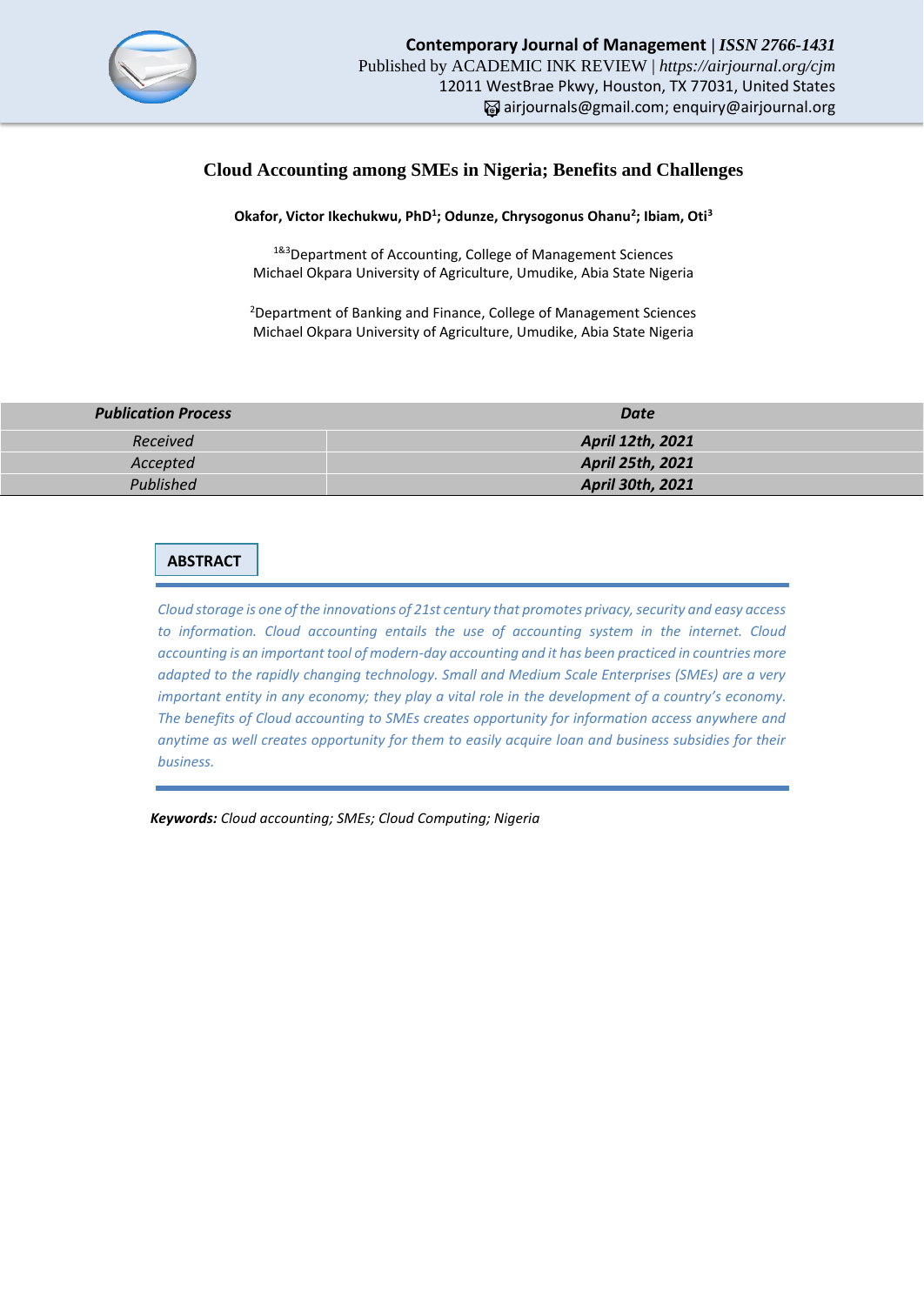#### **Introduction**

Data analysis and storage in recent times have taken a step forward from the previous means. One of such is the cloud. The cloud is a remote server for the storage of data. It is closely associated with cloud computing and also a vital part of cloud computing. Cloud computing refers to the delivery of accounting or computing services through the internet. This includes storage, data analysis or accounting. Accounting services accessed through cloud computing is the base rock of cloud accounting.

Cloud accounting can be defined as making use of accounting systems on the internet rather than accounting systems located locally on a particular computer system. They are internet based and can be accessed on the internet via any computer with internet access whereas the traditional accounting system is restricted to a particular computer. This is because the traditional accounting system has desktop-based software, meaning that the software application is installed and carries out its functions from the desktop's hard drive. This arrangement comes with a lot of drawbacks. Data access is limited, the application software would need constant updating and there is a cost for saving and backing up the information.

Cloud accounting also referred to as online accounting performs the same functions as the traditional accounting. Making use of this method of accounting eliminates the need to employ an accountant. Most of the services rendered by traditional accountants are made available on the cloud accounting server for far cheaper rates. Along with this, it supports multiple users who can access this data simultaneously. Besides the remote access to information, it provides data backup and recovery in case of data loss.

Cloud accounting is an important tool of modern-day accounting and it has been practiced in countries more adapted to the rapidly changing technology. Cloud computing is altering the way industries conduct business and with the exponential increase of online business dealings, accounting cannot be limited to a desktop computer. With the innovation of cloud accounting, almost all data and details of financial transactions can be stored and accessed from anywhere. Accounting principles and practices have been progressing at a very fast pace in the present business world and while the rules of the global economy are constant, the advancement in technology, the materialization of cloud accounting, has made the accounting system more potent than it was (Dimitriu and Matei 2015). This paper aims to bring to light this method of accounting, its effects on the accounts of a business enterprise and encourage small and medium scale businesses to adopt the cloud accounting system.

#### **Small and Medium Scale Enterprises in Nigeria**

Small and Medium Scale Enterprises (SMEs) are a very important entity in any economy; they play a vital role in the development of a country's economy. However, the definition is not static and is perceived based on a countries development level as there is no universally accepted definition for it (Aruwa & Gugong, 2007) Even Researchers views SMEs in several ways. According to Jutla, Bodorik, & Dhaliwal, (2002), though SMEs vary from country to country, they are defined based on certain standards which are value of assets, use of energy and employment. The opinion of Rahman (2001) agrees with that of (Jutla, Bodorik, & Dhaliwal, 2002) but Rahman (2001) further expatiates on the criteria and included other factors like location, age, size, structure, sales volume, number of employees, worth of assets, ownership, innovation and technology. In contrast, Aruwa & Gugong (2007) attribute SMEs to be based on the role they are expected to play in an economy. Viewed from a worldwide perspective, Bolton committee in 1971 pronounced SMEs as small firms and then define a small firm as an autonomous business, managed by its proprietor or part‐proprietor and having a small market share. Size was recognized as a very important factor to the sector by noting that a given firm maybe small in size whereas the market is large and there are many competitors. However, a firm of similar size may be considered as large in another sector with fewer players or smaller firms within that sector. It further attributes the number of employees as an alternative measure of size as well as use of turnover in others. When looking at SMEs from government perspective, there is a need to view SMEs according to the number of full‐time employees or its equivalent (Lukacas, 2005).

SMIEIS (2006) asserted that SMEs in Nigeria are those enterprises or firms that has an overall capital investment within One Million Five Hundred Thousand Naira to Two Hundred Million together with working capital but not including cost of land, while it has an employee strength of Ten to Three Hundred persons. From the Nigeria government perspective, SMEs in Nigeria is based on the following criteria; small scale enterprises are businesses with Ten to Forty-Nine people with an annual turnover of Five to Forty-Nine Million Naira while a medium scale enterprise that have Fifty to One Hundred and Ninety-Nine employees with a year turnover of Fifty to Four Hundred and Ninety-Nine Million Naira. In Nigeria, SMEs cover economic activities within all sectors. It is observable from the

ACADEMIC INK REVIEW | OKAFOR, ODUNZE & IBIAM, 2021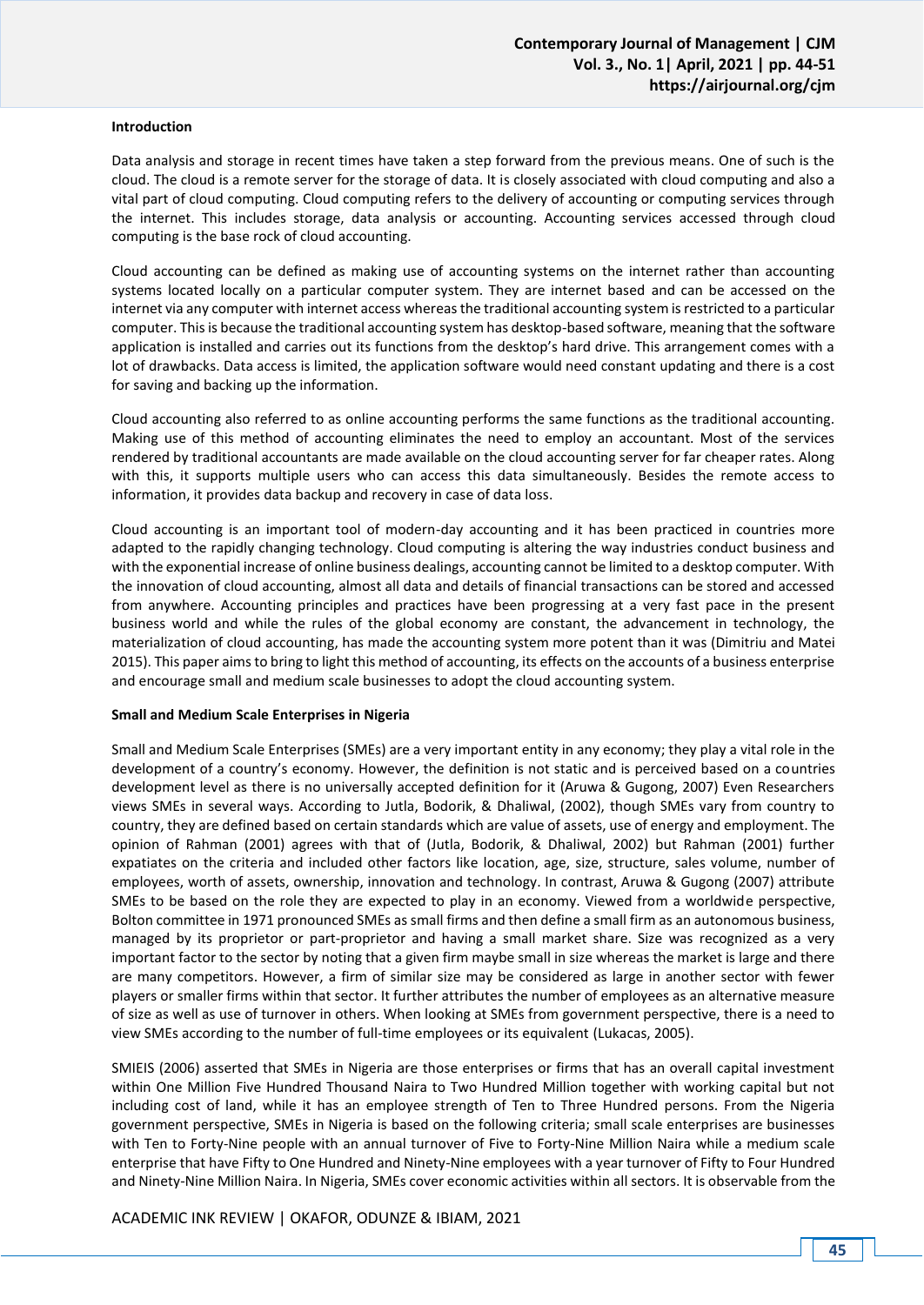various definitions, showing that there is no single notion that conceptualize SMEs; the definitions vary across industries and the globe. SMEs are heterogeneous group, and SMEs owners may or may not be poor. Some are dynamic, growth-oriented, and innovative while others are not; there preferred to remain small and also to continue as usual.

## **Cloud Accounting in Nigeria**

Cloud accounting is referred to as a model by National Institute of Standards and Technology (NIST) designed to create a suitable, ease access to computing resources such as networks, storage, servers, applications, and services and requires little effort for management. Cloud accounting refer to a model of computing network with running applications that are connected server(s) rather than a device. This requires delivery of computer hardware and software through devices such as PC, Smartphones or tablets using the internet (Obodoeze & Okoye, 2014). Cloud accounting provides online services using data, computations and software of a user, thus enabling access to user's information from anyplace with internet connection. Cloud accounting is a 21st century innovation that facilitates efficient use of ICT. Cloud accounting is characterized as an on-demand service based on the internet for sharing user's resources. Cloud accounting in Nigeria is reluctant owing to certain challenges relating to technological incorporation and effective usage. The benefit of cloud accounting enables provision of efficient and sustainable online data services (Iwuchukwu, Atimati, & Ndukwe, 2017). In Nigeria, the major providers of cloud accounting services like IBM, Google, Microsoft and Cisco provides most of the model for computing networks used by organizations or local IT firms. The services currently used in Nigeria by organizations and their providers include;

| <b>SERVICE</b><br><b>PROVIDER</b> | <b>SEVERS</b>                                        | <b>PARTNERS</b>                           | <b>SERVICES PROVIDED</b>                                                                                                                                   | <b>ORGANIZATION OR</b><br><b>INDIVIDUAL USERS</b>   |
|-----------------------------------|------------------------------------------------------|-------------------------------------------|------------------------------------------------------------------------------------------------------------------------------------------------------------|-----------------------------------------------------|
| Microsoft                         | Microsoft Azure, Microsoft<br>Bing, and windows Live | Wema Bank Nigeria Plc                     | MS Exchange 2010, MS<br>Share point Server<br>2010, MS Lync Server<br>2010                                                                                 | Wema Bank Nigeria<br>Plc                            |
|                                   |                                                      |                                           | Windows Server 2012                                                                                                                                        | Airforce<br>Nigerian<br>Management<br>Agency (NAMA) |
| Cisco, NetApp<br>and Microsoft    |                                                      |                                           | Robust cloud services<br>to users and                                                                                                                      | Central Bank of<br>Nigeria                          |
|                                   |                                                      |                                           | subscribers                                                                                                                                                |                                                     |
| <b>IBM</b>                        |                                                      | Airtel Nigeria                            | Data Centre<br>Infrastructure                                                                                                                              |                                                     |
| <b>IBM</b>                        |                                                      | Sunnet<br>Technology<br>solution Provider | Offered organizations a<br>dynamic infrastructure<br>and cloud computing<br>solutions at reduced<br>cost and risk                                          |                                                     |
| Google                            |                                                      | Descasio Ltd                              |                                                                                                                                                            | Coscharis Group,<br>Transcorp, AMCOM                |
| Wyse<br>Technology                |                                                      |                                           | offers its services to<br><b>Electronic Test</b><br>Company (ETC) in the<br>conduct of<br>examinations in Nigeria                                          | <b>Electronic Test</b><br>Company (ETC)             |
| <b>MainOne</b><br>Technologies    | Microsoft Azure                                      | MDX-i                                     | grade infrastructure<br>which provides flexible,<br>highly available and<br>fully secure private<br>computing<br>environments on a Pay-<br>as-you-Go basis | Companies                                           |
| <b>RIV Cloud</b>                  |                                                      | MTN, GLOBACOM                             | provides storage and<br>application hosting to<br>both public and private<br>sectors, and will<br>migrate tax filings<br>online                            | Rivers state<br>government                          |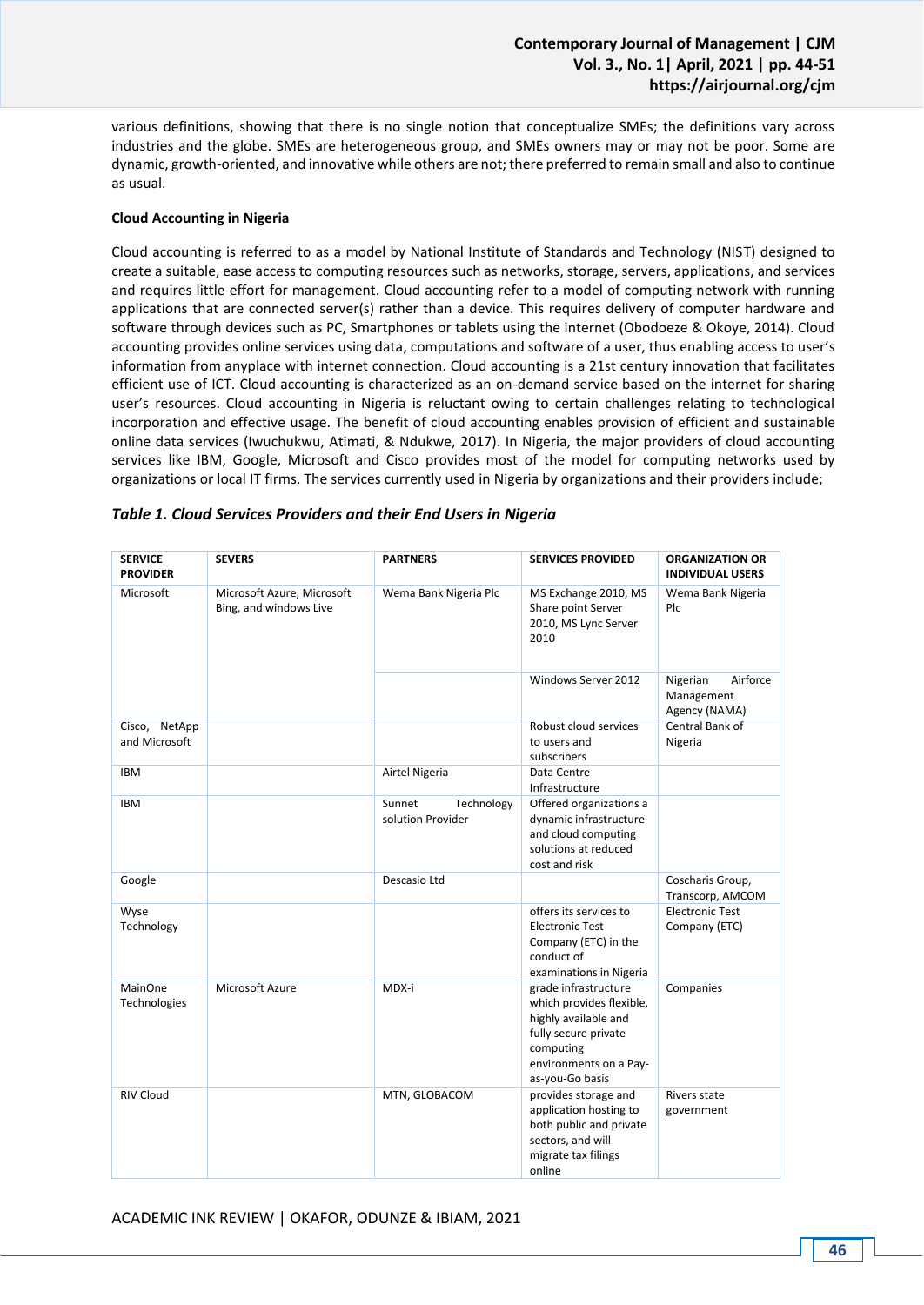| <b>NNPC</b> | private | Microsoft. Intranet | Data center    | Nigerian National  |
|-------------|---------|---------------------|----------------|--------------------|
| cloud       |         |                     | infrastructure | Petroleum          |
|             |         |                     |                | Corporation (NNPC) |

### **Forms of Cloud Accounting**

All cloud services are provided as a service and are offered in three forms according to (Khanom, 2017)such as; SaaS, PaaS, and IaaS, other forms include Naas and Caas

**Software as a Service (SaaS):** This software distribution model delivers a special drive software to the consumer and use the provider's applications in a row on a cloud set-up through the internet is referred to as Software-as-a-Service. This is the highest form of service. It is also referred to as on-demand software and is usually valued on a pay-per-use basis. The need to install and run the application on the cloud user's computers is eliminated which simplifies maintenance and support. SaaS provides access to applications using a subscription fee. The main shortcoming of SaaS is that the users' data are stored on the cloud provider's server.

**Platform as a service (PaaS):** This is also referred to as platforms-as-a-service. It is the software distribution model whereby a computing platform is provided as an on-demand service upon which applications can be established and arranged. It is a combination of software as a service (SaaS) and infrastructure as a service (IaaS) where demand developers can develop and run their software solutions on a cloud platform without the cost and complexity of buying and managing the original hardware and software layers.

**Infrastructure as a service (IaaS):** This software distribution model has its basic computing structure of software, server, and network gears provided as on-demand service, on which a platform is sound, and completing of applications can be established is known to as Infrastructure-as-a-Service. The objective of Iaas is to avoid acquiring, housing, and managing the basic software and hardware infrastructure components but rather obtain those resources as virtualized objects managed via a service interface.

**Cloud Network as a Service (NaaS):** This is a class of cloud service where the competence provided to the cloud service user is to use network or carriage connectivity services and inter-cloud network connectivity services (ITU-T, 2012). NaaS allows the optimization of resource allocations by considering network and computing resources as a combined whole (Gabrielsson, Hubertsson, Mas, & Skog, 2010)

**Traditional Network as a service (NaaS):** This cloud service incorporates flexible and extended Virtual Private Network (VPN), and bandwidth on demand. NaaS is a concept of materialization that embraces the provision of virtual network service by the owners of the network infrastructure to a third-party, which is the Virtual Network Provider (VNP) or Virtual Network Operator (VNO) (Carapinha, 2010)

**Cloud Communication as a Service (CaaS)**: An outsourced enterprise communications solution which is leased from a single vendor: such communications can include voice over IP (VoIP or Internet Telephony), Instant Messaging (IM), collaboration and video conference applications using fixed and mobile devices. Cloud Communication as a Service has also evolved along the same lines as Software as a Service. The CaaS vendor is accountable for all hardware and software management and offers guaranteed Quality of Service (QoS). CaaS allows businesses to selectively deploy communications services and models on a pay-as-you-go/ as-needed basis. An approach to eliminate large capital investments and ongoing overheads for companies whose capacity may often exceed or fall short of current demands. There is no risk of the system becoming obsolete and requiring periodic major upgrades or replacement (Rouse, 2008).

#### **The Benefits of Cloud Accounting for Small and Medium Scale Businesses in Nigeria**

**Remote Access to Finances Irrespective of Time and Location:** With cloud accounting, businesses can have access to financial data anytime from any location. It eliminates the need for periodical software update which tends to consume time and data. This is because the cloud is hosted remotely and updates itself unlike the regular software. Data and records are encrypted for security and stored on the cloud server and not a local drive as in the regular accounting. Most cloud accounting software has provision for a mobile accounting application that makes it easier to access from various devices. This also makes access to data and your records easier and non-restrictive.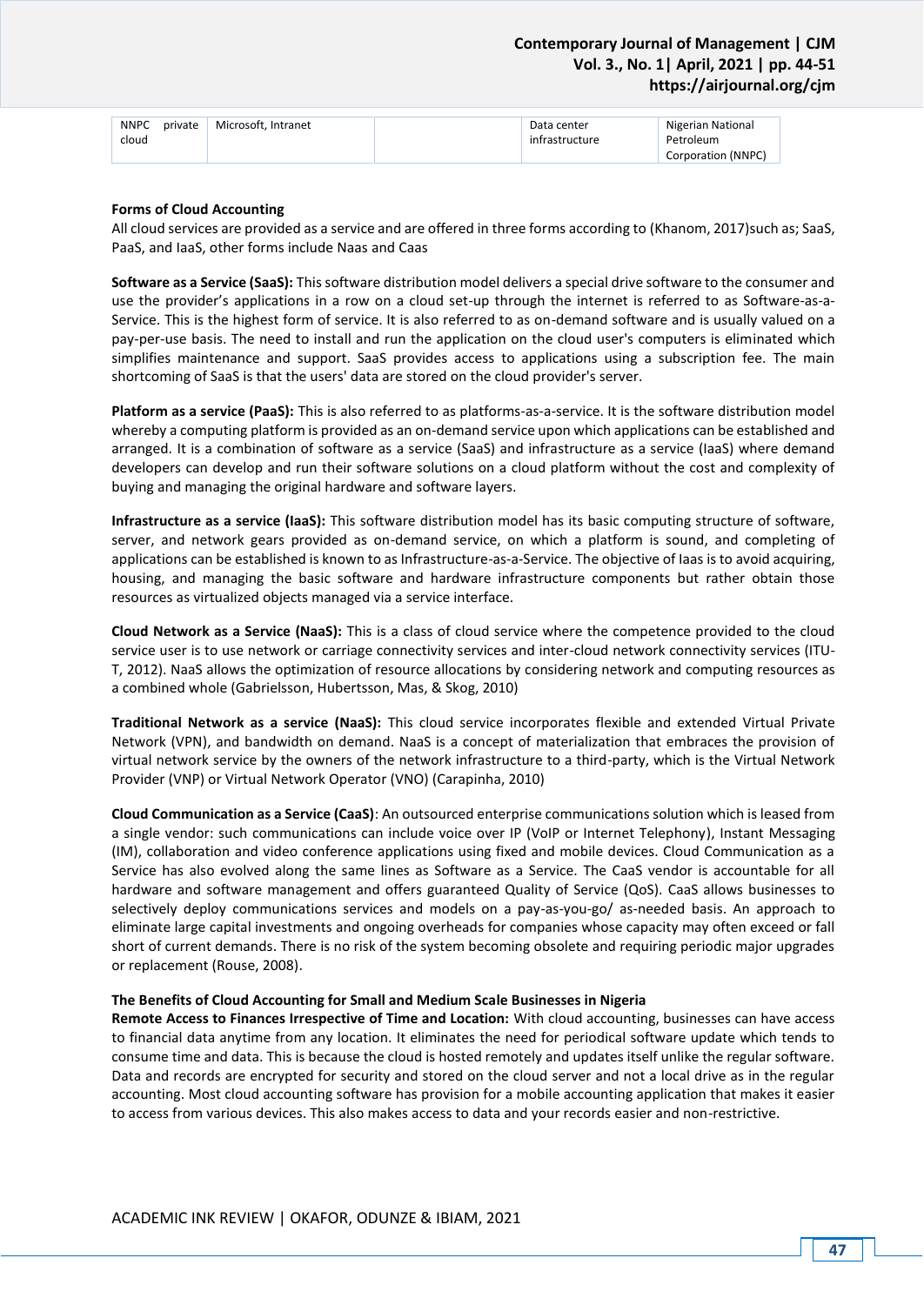**A Cost and Time-Effective Solution:** Cloud accounting reduces accounting costs and saves time lost due to constant software update and manual information sourcing that is often the case while using traditional accounting methods. Users are constantly connected to the software and the software is automatically updated and maintained by the service provider. Desktop-based traditional systems often require investment in IT hardware, plus expenditure in maintaining the hardware. In the traditional method of accounting, a server is required to house the application software and the related data. Also, an IT expert is needed and paid to maintain the server and the office network and is often a costly operating cost to the SME. In comparison, online accounting software is run exclusively from the cloud. There is no costly IT infrastructure to maintain, and the software can be accessed from the office, at home, on a vacation or wherever one may be and is not restricted only to the office or the desktop carrying the accounting software as is the case with the traditional method. Small and medium scale business employees can immediately send out invoices, approve customer payments and make other accounting calculations thereby saving time making financial processes easier.

**Watertight Security and No Time-Consuming Back-Ups:** When SMEs are cloud-based, their accounts and financial records are saved and backed up with military levels of encryption. In desktop accounting, there is the need to backup a work at the end of each day. Also, there is the need for updates each time the service provider launches a new version of the software.

Using a cloud accounting platform, software updates and project back-ups are not required. Users are always logged in to the most recent version of the software, with all the latest functions, tax rates and necessary returns. Also, work done on the software is saved automatically, saving SMEs time and money on tiresome back-up procedures. The security of the cloud accounting system trumps that of a desktop system. The financial data of SMEs would no longer be mounted on the physical server in the office, or be redundant on the hard drive of the office desktop. All accounting information is encrypted at source and saved to the cloud. The only other people with access to the businesses' confidential information are workers permitted to by the management or the owner the business.

**Provides an Up-To-Date Analysis of a Business:** SMEs can get an inclusive up-to-date analysis of their current financial condition the company's data is on the cloud. This will help them make informed decisions concerning current state and the financial future of the company. In the case of a traditional method of accounting, reports are usually out of date and the time taken to get to these reports is significantly longer. Small and medium scale businesses can grow faster and meet the demands of customers by accessing real-time financial data anytime it is needed.

**Saves Time with Automation:** With most cloud accounting software, a business' workflow can be automated to save time. One just needs to enter his/her vendor information, for example, and set up a workflow that pays that consistent monthly vendor automatically on the same due date every month. The sending out of invoices can also be automated and sent to recurring customers.

**Make Collaboration Easier:** It is easier for a small business to collaborate with its accountant or accounting department. The cloud software makes it easier for a company to generate reports its accountant might need or makes it easier for its accounting department to access those reports. There is also the choice of giving the company accountant access to the software, so they can have access the figures anytime they may need to. With a cloudbased accounting software program, you also have control of the amount of access you can give to an employee. For example, if there is an employee processing the payroll, they can be given access only to payroll if given without being able to access the bank information unless given access or permitted.

**Improves Accuracy of Accounting:** The cloud-based accounting system contains lesser risks of accounting errors than the traditional desktop-based accounting software because all the important financial information is entered at the same place. If expenses and income are entered on a regular basis and transactions are categorized, SMEs can retrieve accurate reports at any time. Business owners do not need to know special accounting formulas or shortcuts that may be required while using an excel sheet. All that is needed to do to get an accurate report is to ensure that income and expenses are entered into the system on a regular basis.

**Does Not Require Installation:** Cloud accounting software is hosted online, so SMEs do not need to purchase the software program for installation on a desktop computer. In contrast other software programs that need to be installed with individual licenses on each computer, full access to the cloud accounting software is accessible through an online browser or a mobile app where users can log into the account or their company profile. SMEs will also be able to save money in carrying out tasks like upgrading software or other technical challenges.

ACADEMIC INK REVIEW | OKAFOR, ODUNZE & IBIAM, 2021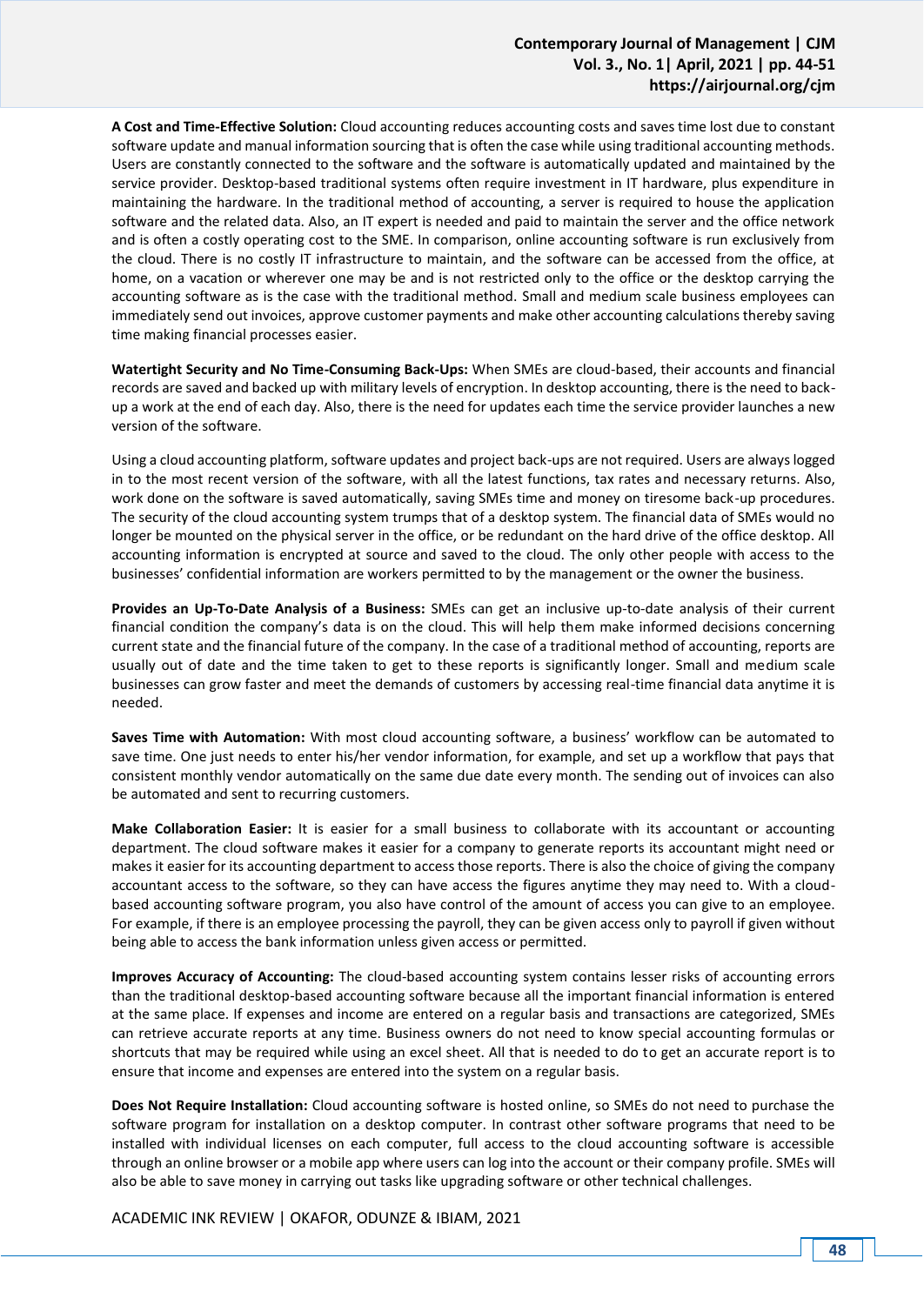**Easy Access to Tech Support:** A major benefit of using cloud accounting software is the easy access to tech support. SMEs can contact tech support by telephone or chat and get instant access to technological professionals on demand to help with any issue's users might encounter with the cloud-based software. This can save the company time and capital by not having to employ an internal IT agent to solve problems relating to the software.

**Paperless and De-clutters Office Space:** When handling finances, paperwork can add up and become a challenge. Filing through expenses, receipts and invoices is often tasking. With a cloud accounting software, users can import the data from their paperwork directly into the cloud. Moving this data into the software gives a better real-time view of the business' finances without manually going through papers. This will help to lower the risk of losing important data or making errors and is a more proficient method of managing a company's finances.

**Software-As-A-Service Delivery Model Ensures Seamless Transition:** While SMBs are not managing internal accounting systems on the same level with large organizations, many of them have well-established systems in place. The financial and information technology decision makers of these businesses may presume that migrating to the cloud accounting system will be time consuming, expensive, and unsettling to the existing system users. However, in reality, adopting cloud accounting services does not necessarily mean the elimination of the old system. The two systems can coexist and run in parallel. The 'Software-as-a-Service' (SaaS) delivery model allows accounting services to be incorporated seamlessly into a business and ensures the smooth transition to the Cloud base resulting in accelerated deployment. For SMBs, this means the ability to transfer to a pre-built, pre-configured system that is functional immediately instead of waiting a long length of time for an internal system to be built, or configured/reconfigured from scratch.

**Provides Access to Real-Time Data Analytics:** The scalability, capacity, and speed of cloud computing provides software solutions that can deliver state-of-the-art data analytics. Effective budgeting and forecasting require that financial decision makers look forward and backwards in order to solve financial challenges there is a need to access data, analyze it, and then act. Ideally, improvements in analytical capabilities free financial managers from transaction processing to focus more fully on data analysis. Data analytics tools embedded in some cloud accounting services provide greater range and depth of reporting, connecting financial data to HR, CRM, overseas operations, etc., while real-time reporting obtains the most recent, up-to-the-minute Business Intelligence (BI) which is confidently acted on.

**Delivers Enhanced Controls and Security:** Security is always top priority for the Cloud, but service providers have addressed the issue by ensuring a secure environment for customers that can provide a distinct competitive advantage. For example, users of cloud accounting services like 'Software-as-a-Service' have access to quicker deployment of patches and upgraded security, and also enjoy a reduced need to store data on their own site, which minimizes previous storage costs. Finally, these updates keep in line with evolving financial and regulatory requirements.

**Provides Increased Scalability and Flexibility, While Reducing Costs:** Robust, end-to-end systems deliver the productivity, and analytical and core accounting tools that meet the needs of users – from decision makers focused on financial analytics to transactional users using the system on a day-to-day basis. Cloud services also scale to meet current and future requirements, with a framework to meet future demands for transaction volume and additional functionality. SMBs also possess the flexibility to benefit both from continuous financial management and the ability to utilize any back-office tool "as-a-Service," including accounting, labor management, customer service and even human resources. While cloud-based, SaaS solutions offer SMEs the opportunity to lower operating costs upfront by removing the requirement for initial storage, hardware, and software investments, the real prospect of the Cloud comes from the longer-term savings associated with achieving significant economies of scale and lower per-user costs. Disaster recovery and security can be provided at a significantly lower cost per user as a result of multiple customers using the same infrastructure and shared services.

**Automates and speeds business processes:** Automation of routine, yet time-intensive, manual business processes eliminate decision-making bottlenecks and lengthy approval times. Furthermore, automation of important and frequently used processes prevents duplicate entries and other errors, thereby promoting accuracy and productivity by cutting back time and labor for both regular and difficult tasks.

As is the case with any technology implementation, experiencing the full benefits requires a strategic approach and a commitment to identifying the right cloud-based financial accounting service. The effort is worth the reward for SMBs who can benefit greatly from the enhanced capabilities and savings that SaaS can deliver.

ACADEMIC INK REVIEW | OKAFOR, ODUNZE & IBIAM, 2021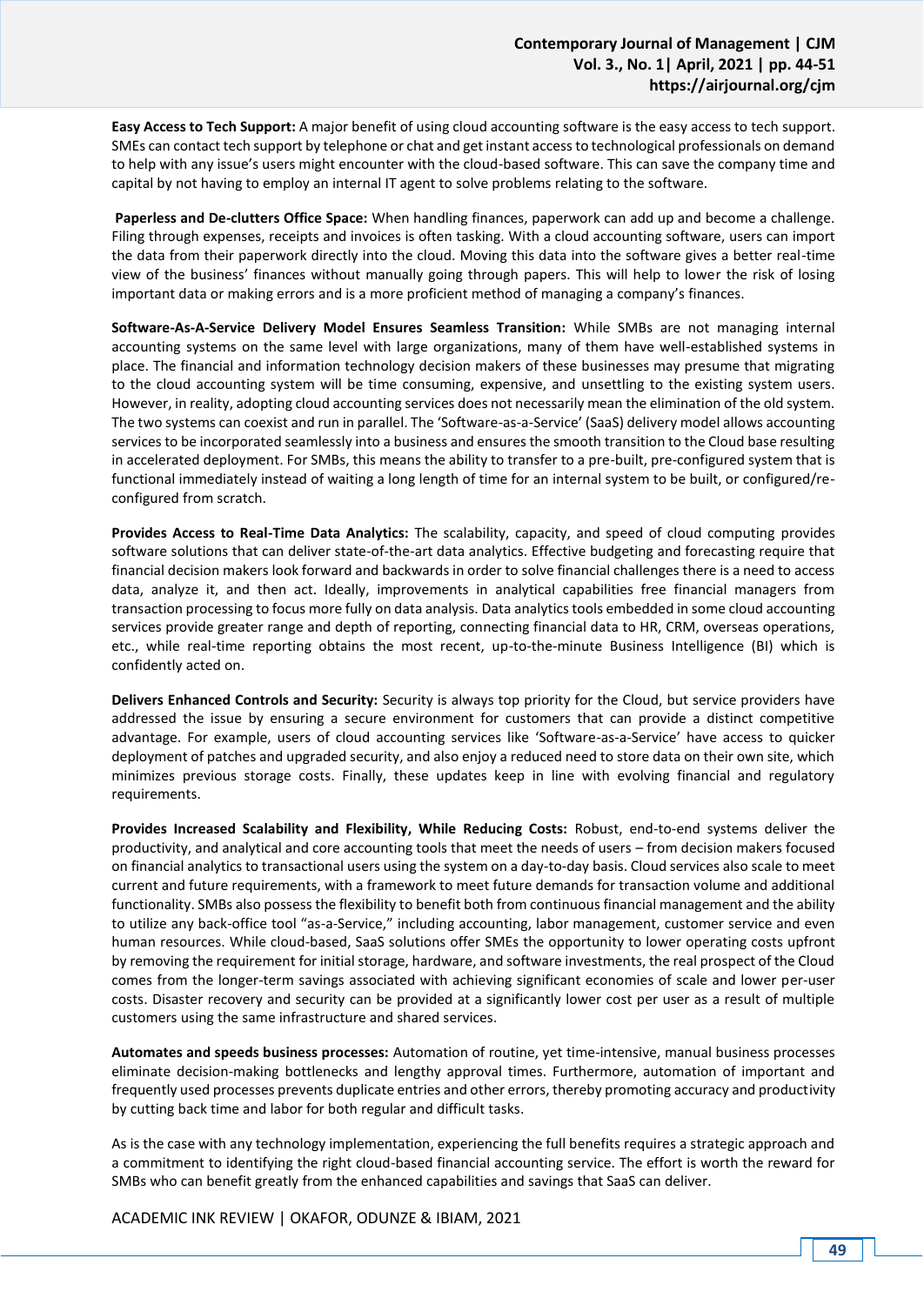## **Constraints to the Use of Cloud Accounting in Nigeria**

Nigeria companies and companies operating in Nigeria are increasingly becoming aware of the business value that cloud computing brings and are taking steps towards transition to the cloud. A smooth transition entails a thorough understanding of the benefits as well as challenges involved. Like any new technology, the adoption of cloud computing is not free from issues. These issues are putting fear in some of the companies to fully adopt and implement cloud computing. We have identified the most important challenges affecting the full implementation of cloud computing in Nigeria and security/privacy issues is the most daunting of all the identified challenges. These challenges are summarized as follow:

1. Security and privacy issues,

- 2. Lack of broadband internet connectivity,
- 3. High cost of broadband internet,
- 4. High Bandwidth costs,
- 5. Lack of high-quality data centers,
- 6. Frequent power outages,
- 7. High cost of IT services,
- 8. Interoperability and compatibility challenges,
- 9. Standardization challenges, and

10. Lack of enabling law or bill to protect cloud data where it is domiciled and a host of other challenges.

### **Conclusion and Recommendation**

Incorporating cloud accounting in small and medium scale business in Nigeria is not challenge free. These challenges are inciting fear in some of the enterprise to fully adopt and implement cloud accounting due to the high cost of data and lack of infrastructure. In regard to this, the government is encouraged to:

- 1. Reduce the cost of data and accessories (examples mobile phones, laptops). If cost of procurement of data and accessories is reduced, it will act as spur for many organizations to key into the cloud.
- 2. The government should provide high-quality data centers to encourage companies to invest in cloud accounting. Some companies are scared of patronizing low-quality data centers for obvious reasons. Companies in this category will certainly be rest assured if government invests in them.
- 3. Additionally, stable internet connectivity and power supply are important for the optimal use of cloud services and that, the government should try to make them available. Without regular power supply and internet connectivity, most companies will foot-drag in embracing cloud technology.
- 4. Lastly, there is a compelling need for the government to scale up law that protect cloud data and ensure their seamless utilization in the country.